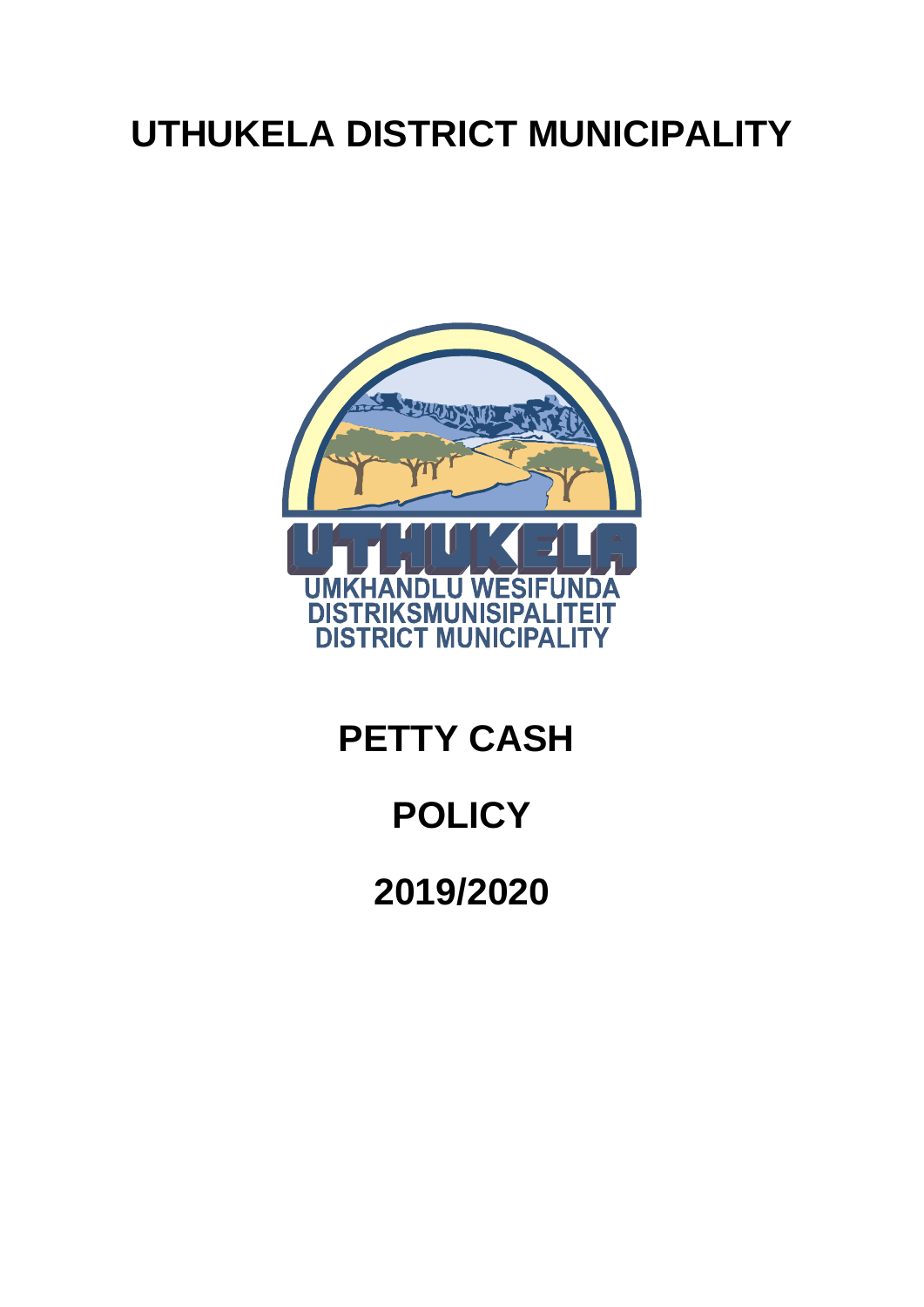## **INDEX**

## **Policy overview**

- 1. Purpose
- 2. Policy Objectives
- 3. Legislative framework
- 4. Petty Cash Threshold
- 5. Reporting
- 6. Claiming of Petty Cash and Advancements
- 7. Safe Storage of Petty Cash
- 8. Monitoring
- 9. Petty Cash Shortages
- 10. Effective date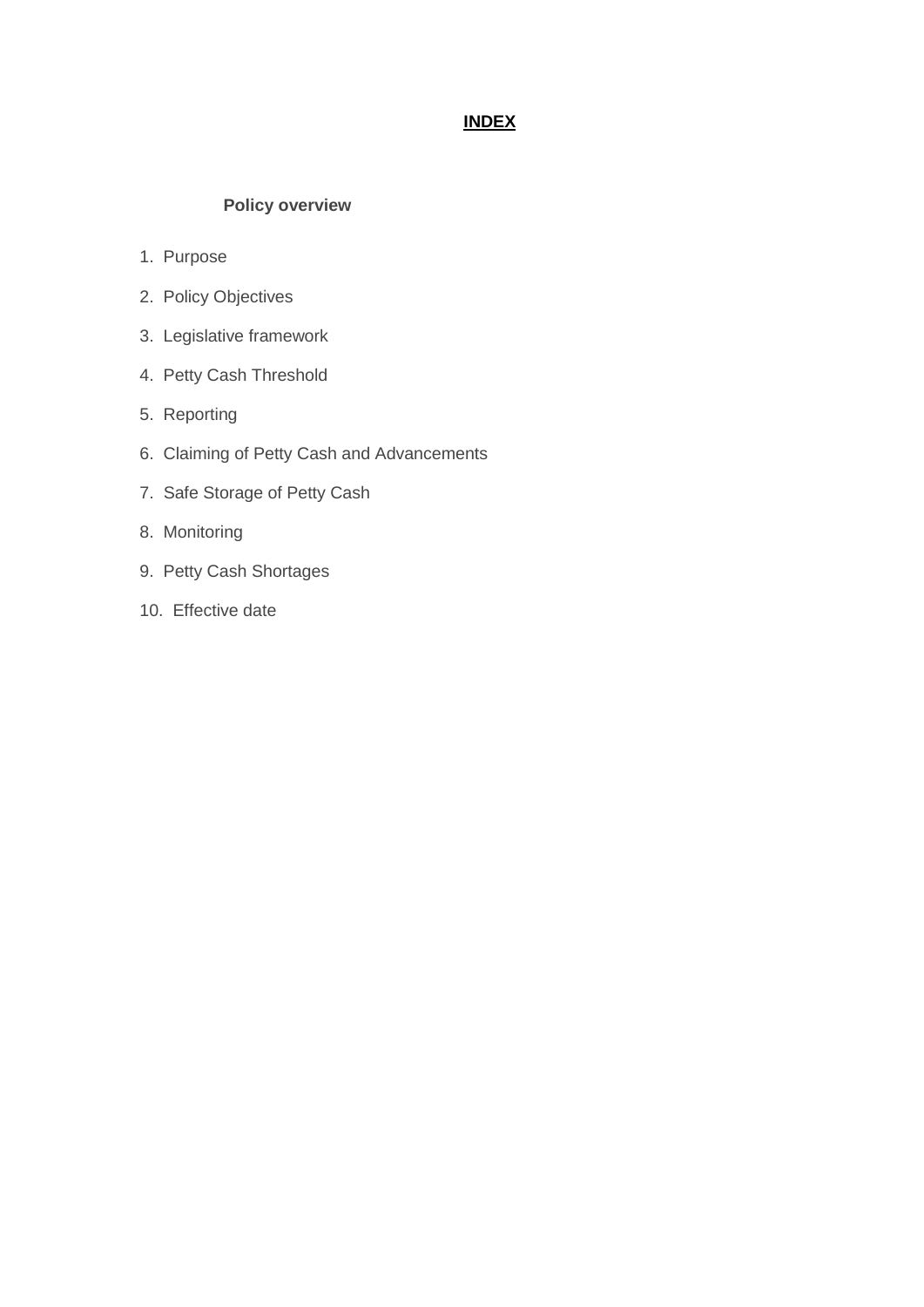## **1. Purpose**

 To provide a source of funds for low value, low risk and infrequent purchases whilst safeguarding and control of municipal funds.

### **2. Objectives of Policy**

The objectives of the policy are to:

- 2.1 Ensure goods and services are procured by the municipality in accordance authorized processes only.
- 2.2 Ensure that the municipality has and maintains an effective petty cash system

Expenditure control.

- 2.3 Ensure that sufficient petty cash is available when required
- 2.4 Ensure that the items required to be procured are approved petty cash items.

### **3. Legislative Framework**

The legislative framework governing petty cash are:

- 3.1 The Local Government Municipal Finance Management Act, Act 56 of 2003.
- 3.2 The Municipal Supply Chain Management Regulations, Regulation 868, published under Government Gazette 27636, 30 May 2005.
- 3.3 The municipal Supply Chain Management Policy as amended from time to time.

## **4. Petty Cash Threshold**

- 4.1 The Chief financial Officer must delegate personnel from the expenditure section in the treasury office and to keep petty cash registers and make petty cash payments up to the maximum amount as allowed per transaction.
- 4.2 Petty cash is restricted to cash purchases up to a transaction value of R2000,00 VAT included.
- 4.3 Petty cash purchases may not deliberately be broken up over two (2) or more

transaction claims or be split over more than one (1) day for the same items in order to fall within the determined threshold of R2000,00 VAT included.

- 4. 4. Petty cash will have a float of R 10 000.00
- 4.5 Replenishment of the petty cash float is undertaken after the balancing and

reconciliation of the petty cash register has been checked and approved by the Chief

Financial Officer or his/her delegate.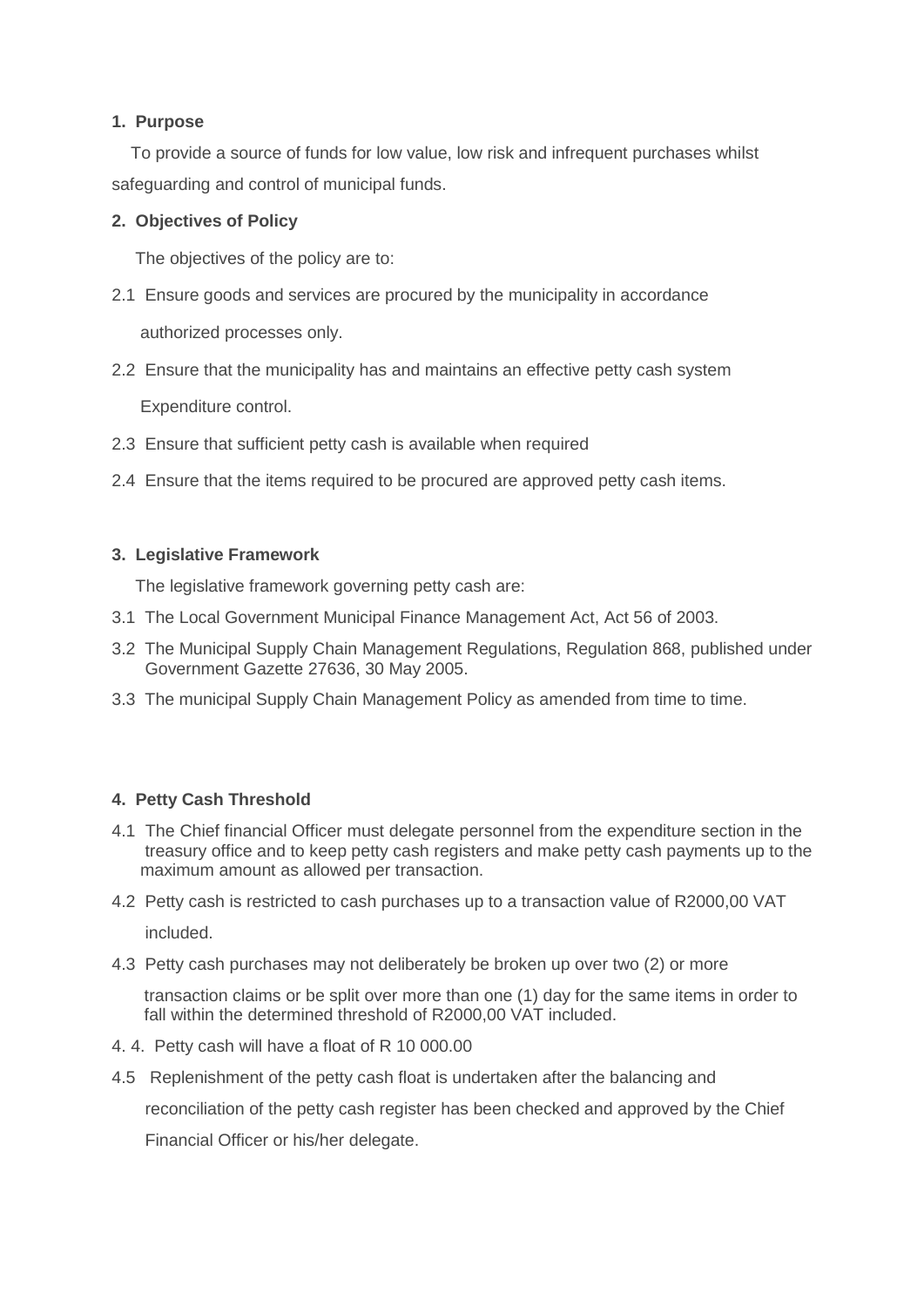- 4.5 To establish a new petty cash float or increase an existing advance, a written application is to be made to the Chief Financial Officer by the relevant Department.
- 4.6 The related low valued items which are required to be purchased repetitively on a daily, weekly and monthly basis may not each time be purchased by means of petty cash.
- These requirements have to be consolidated, quantified and therefore procured through the normal procurement process, e.g. coffee and milk for boardrooms committee meetings if those items are required on a regular basis.

#### **5. Reporting**

 The Expenditure Officer must submit a monthly reconciliation report to the Chief Financial Officer, containing the total number and value of petty cash purchases for each month, in cluding the opening balance and closing balance as well as the names of suppliers wher e goods and services have been purchased.

#### **6. Claiming of Petty cash and advancements**

6.1 The authorised official must ensure that funds are available in the budget prior the

submission of claims.

- 6.2 The authorised official or delegated person must sign for the acceptance of the petty cas h monies and ensure that the monies are correct. Once paid out, the Finance Departm ent will take no responsibility if the money is not received by the originator of the transacti on.
- 6.3 In the case where a petty cash advance was granted, the recipient of the advance must bring the cash vouchers within five (3) working days from receipt of the advance. An orig inal receipt, clearly indicating what the purchase was for must support the petty cash vo ucher.
- 6.4 Where proof of expenditure could not be provided on petty cash advances within the pre scribed period, will the advance automatically be deducted from the respective

employee's

salary.

#### **7. Safe Storage of Petty Cash**

- 7.1 The petty cash is to be safeguarded in a lockable cash box and should be locked away when not in use during normal business hours.
- 7.2 After normal business hours, the responsible petty cash official must lock away the petty cash bins in a fire and theft resistant safe as identified.
- 7.3 The petty cash official is responsible for the safekeeping of all the keys of the cash box and a register thereof must be kept.
- 7.4 At no stage should staff other than the responsible administrative/clerical staff member

have access to the storage place of the petty cash box.